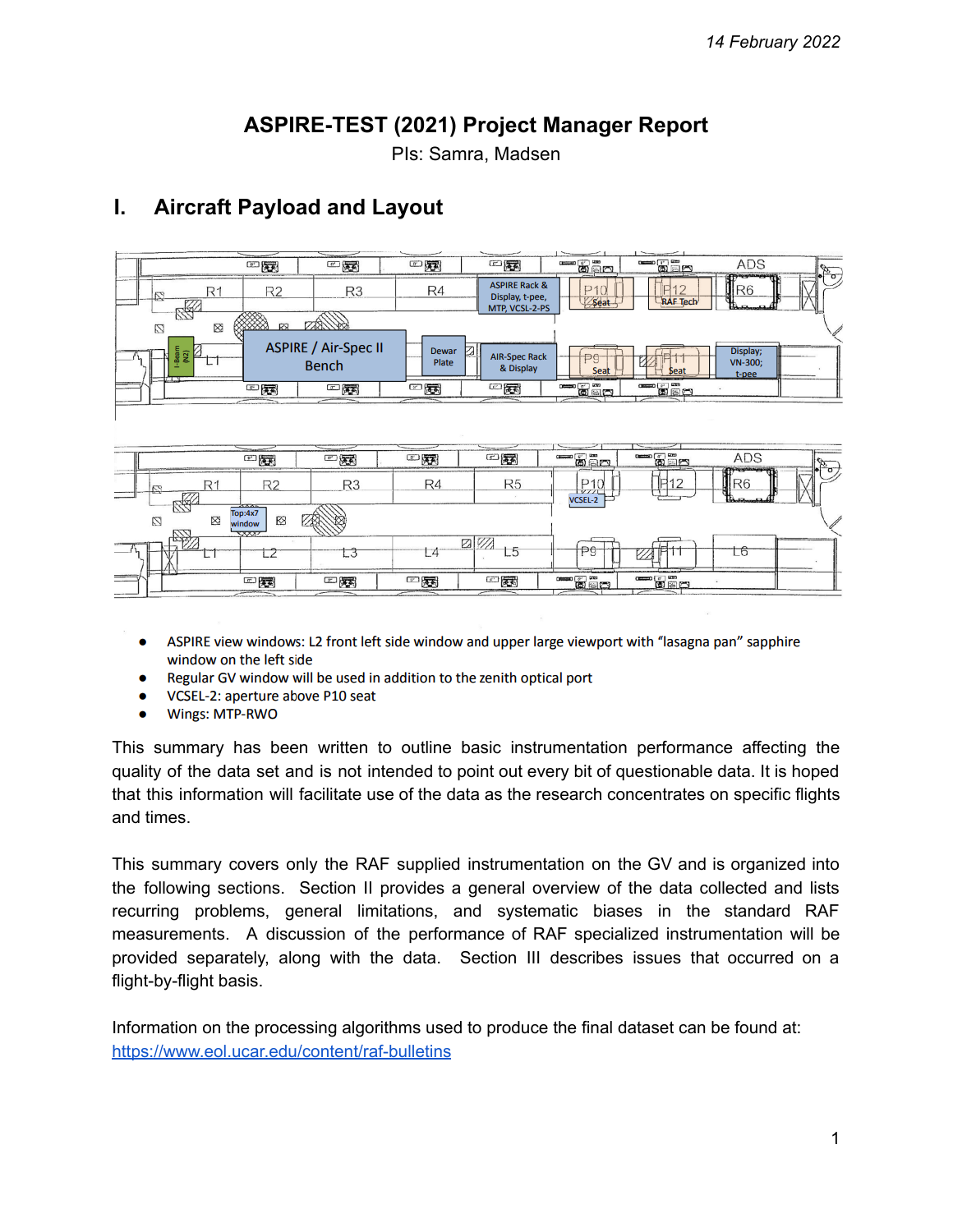# **II. General Data Notes**

RAF staff have reviewed the data set for instrumentation problems. When an instrument has been found to be malfunctioning, specific time intervals are noted. In those instances the bad data intervals have been filled in the netCDF data files with the missing data code of -32767. In some cases a system will be out for an entire flight.

## **1. Position and Altitude Data**

The GPS operated well during ASPIRE-TEST. Terrastar corrections were active on all flights. Data were collected at 20 Hz. The horizontal standard deviation was typically below 0.1 m. Vertical standard deviation was less than 0.2 m except during and following turns, where loss of GPS data quality is expected. These are represented in the GGxxx variables in the dataset.

## **2. Three Dimensional Winds**

Vertical wind has been optimized by applying calibration to the angle of attack, with the aim to achieve the mean vertical wind of zero. Angle of attack was calibrated using a linear model based on two predictors: the ratio of the vertical differential pressure (on the radome) to the dynamic pressure and the dynamic pressure alone. The model was fit to near-level legs, in clear sky conditions and with minimal roll. WIX is the variable for vertical wind during ASPIRE-TEST, and had to be calculated slightly differently for subsets of flights for reasons not presently understood. Vertical wind data during climbs and descents may be subject to artifacts and used with caution.

The reference horizontal wind variables are WDC and WSC.

## **3. Pressure**

Static pressure (PSF) on the GV is measured using a static port on the fuselage and then corrected (PSFC) using the angle of attack and dynamic pressure. This sensor worked well through the entire project and its measurements are the reference for ASPIRE-TEST (PSX, PSXC). There are two measurements for dynamic pressure: a heated pitot tube on the fuselage (QCF) and the forward hole on the radome (QCR), which is unheated. Both are also corrected using the static pressure and angle of attack (QCFC and QCRC). Water can sometimes get into the radome tubing and cause poor measurements. QCF and QCFC are chosen as the reference raw and corrected dynamic pressures (QCX, QCXC), respectively, for ASPIRE-TEST. The corrected measurements from the pitot-static sensor mounted on the nose of the GV (QCTFC and PSTFC) track well with the traditional variables described above but are not used as the reference measurements here; their intent is to reduce the line length and resonance in the lines, which has not been found significant in ASPIRE-TEST.

## **4. Ambient Temperature**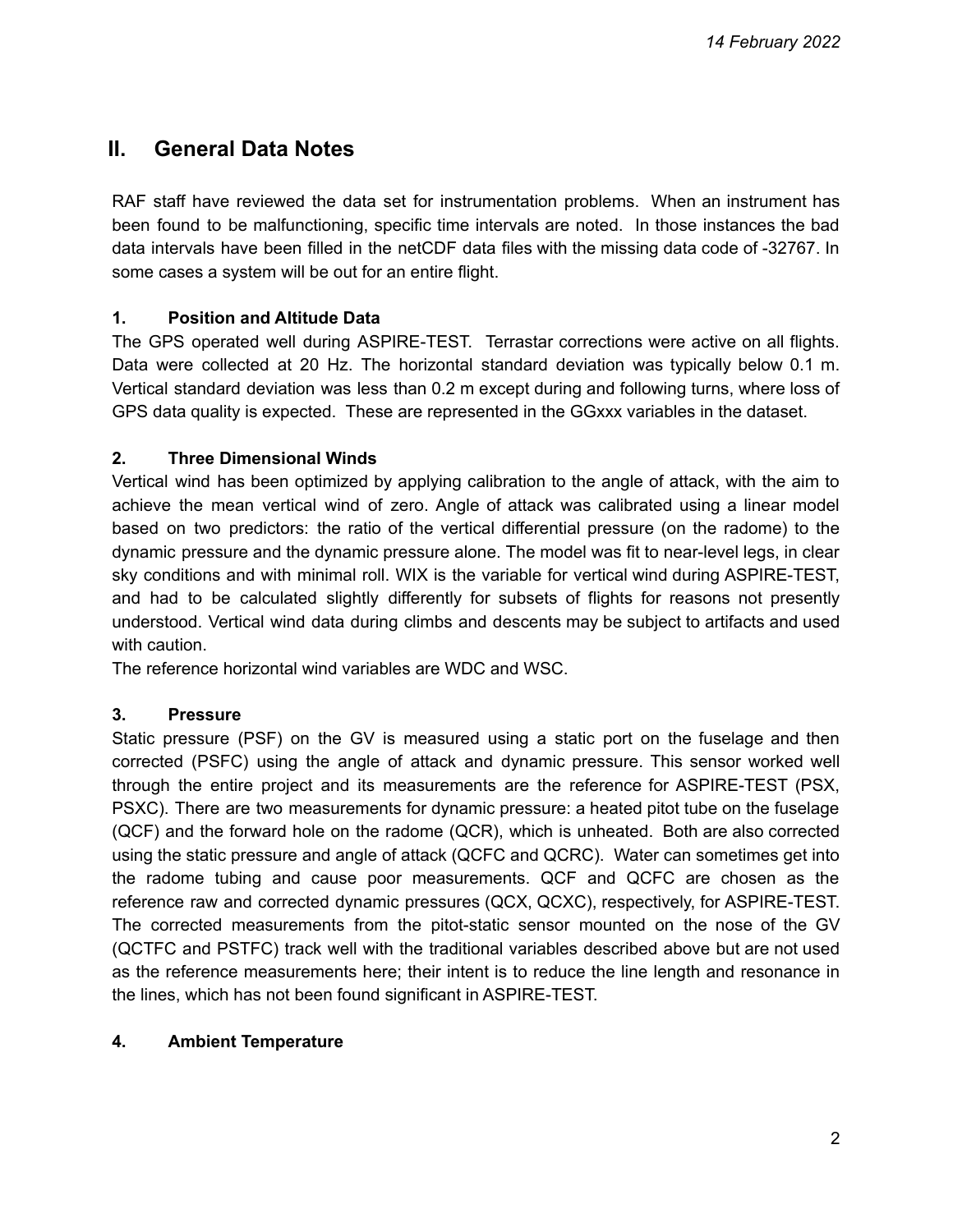Temperature measurements were made using heated sensors from Harco (ATH1 & ATH2). The temperature sensors tracked well throughout the project with the greatest differences of ~0.25C seen during high altitude cruise. The published reference temperature, ATX, is equal to ATH1.

### **5. Humidity**

Humidity is measured by two thermoelectric dew point sensors. These chilled mirror dewpointers (\_DPL, \_DPR) typically perform poorly in the flight profiles of the GV as they become very cold at high altitude and subsequently flood with condensation on descent into more humid lower atmosphere and take a long time to evaporate condensation and re-stabilize. There are also non-physical oscillations that occur occasionally in the chilled mirror sensors. DPL performed best and is used as the reference humidity measurement (DPX and EWX).

## **III. Individual Flight Summary**

All times are UTC.

### **RF01**

No significant issues with the data.

### **RF02**

No significant issues with the data.

### **RF03**

No significant issues with the data.

## **IV. Flight Notes by Flight**

### **RF01**

08 July 21

Pre-flight:

Discussed flt-ops for optical bench & LN2 (pilots, mechs, techs) with users - further discussion needed

Jenna declined N2 window purge

Takeoff 1638

Fwd camera inop - no cameras found, driver issue suspected

VXL2 is not working

1655 QCR iced-up?